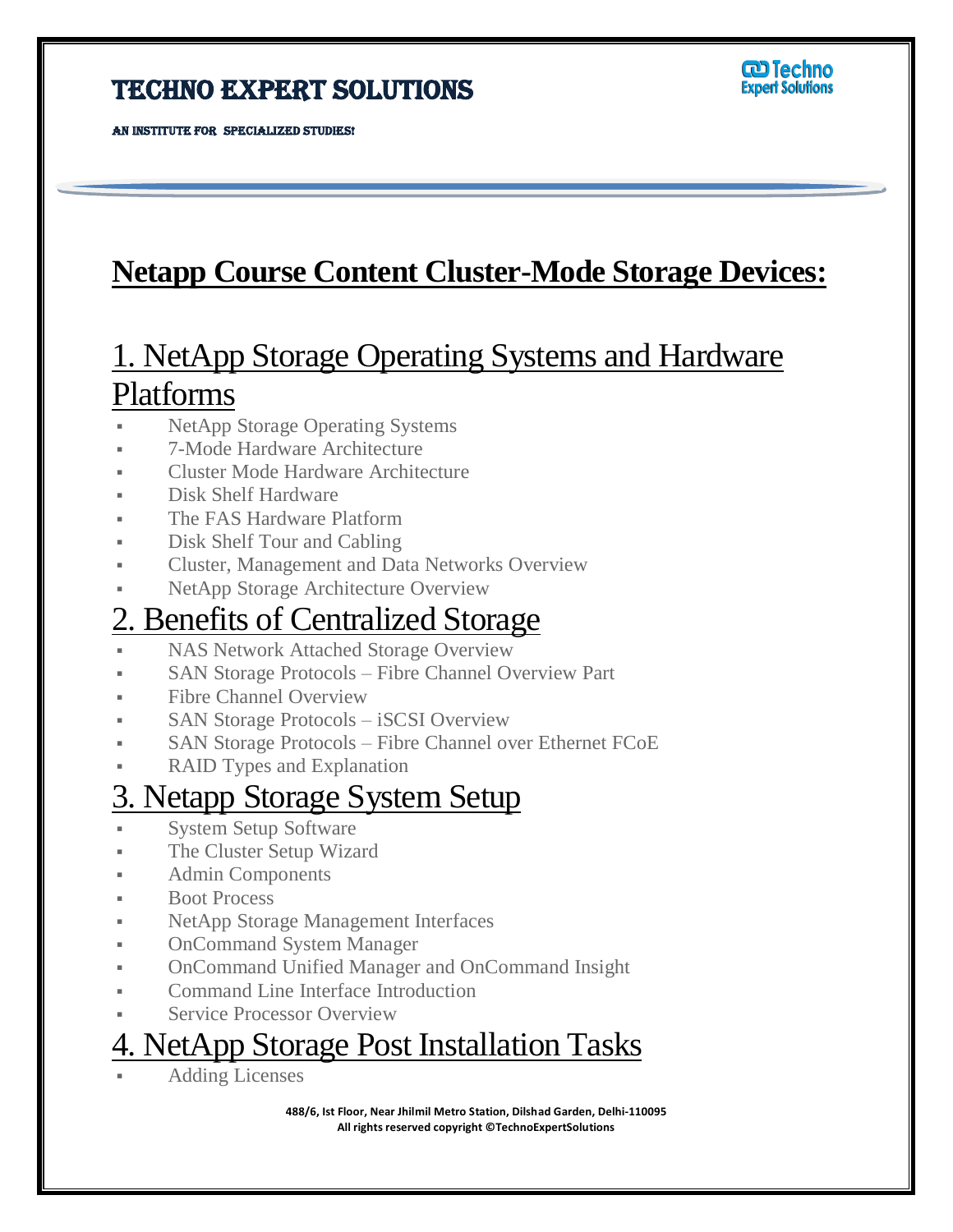#### TECHNO EXPERT SOLUTIONS



AN INSTITUTE FOR SPECIALIZED STUDIES!

Ī

- Network Time Protocol
- AutoSupport Configuration
- Event Management System

# 5. NetApp Storage Physical Resources and Caching

- Storage Architecture Review
- Disks, Aggregates and RAID Groups
- **Advanced Disk Partitioning**
- WAFL and the System Memory Cache
- Virtual Storage Tier FlashCache
- Virtual Storage Tier FlashPool
- Storage Pools
- Disk and VST Guidelines

# 6. NetApp Storage Logical Resources

- Storage Virtual Machines SVM's
- Role Based Access Control User management
- Flexible Volumes
- Qtrees and Quotas
- Infinite Volumes

# 7. NetApp Networking

- Interface Groups
- VLANs
- Logical Interfaces
- IPspaces
- Broadcast Domains and Failover Groups
- Subnets
- **Network Load Balancing**
- Switch Configuration
- **Networking Configuration Review**
- **Cluster Network Configuration**
- Management Network Configuration
- **Broadcast Domain Configuration**
- **Interface Group Configuration**
- **VLAN** Configuration
- Subnets Configuration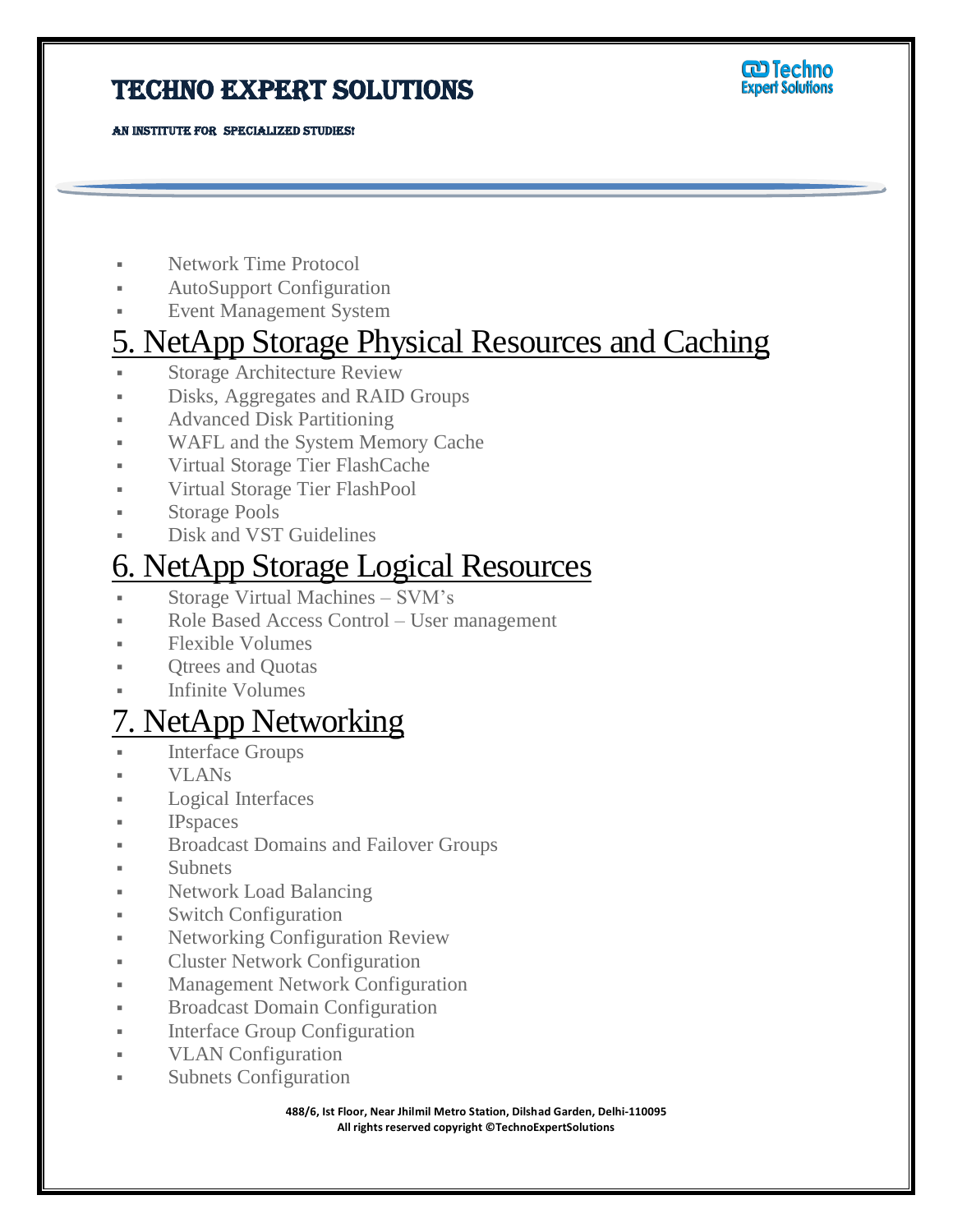#### Techno Expert Solutions



AN INSTITUTE FOR SPECIALIZED STUDIES!

- Logical Interface Configuration
- Network Load Balancing Configuration
- IPspace Configuration

## 8. NetApp Storage NAS Protocols

- NFS the Network File System
- **Export Policies**

Ī

- NFS Configuration
- CIFS / SMB the Common Internet File System
- **Multiprotocol**
- Windows to UNIX Multiprotocol Configuration

# 9. NetApp Storage SAN Protocols

- SAN Implementation on NetApp Clustered Data ONTAP Storage
- Multipath Tools MPIO, DSM, ALUA, SLM and Host Utilities
- ISCSI Configuration for Windows clients
- ISCSI Configuration for Linux clients
- Fibre Channel and FCoE Configuration
- SnapDrive and SnapManager

# 10. Snapshots

- Schedule Configuration
- Snapshot Configuration, SnapRestore and Windows Clients
- FlexClone

# 11. Storage Efficiency

- Thin Provisioning
- Deduplication and Compression

# 12. NetApp Storage Data Protection

- SyncMirror
- High Availability
- SnapMirror Engine
- SnapMirror Cascades
- Load Sharing Mirrors
- Load Sharing Mirrors Configuration
- **SnapMirror and SnapVault Initial Setup**
- SnapMirror Data Protection Mirrors